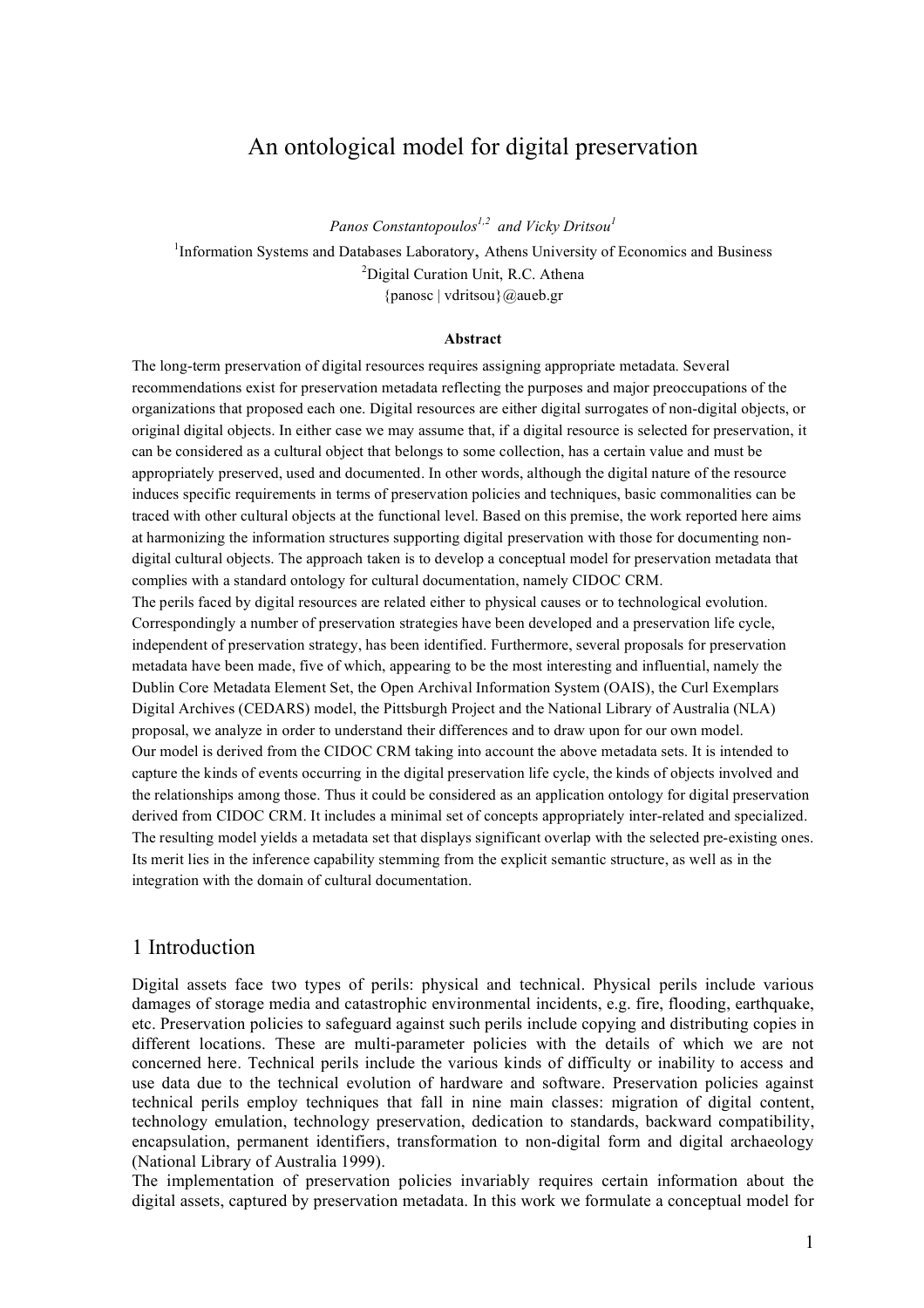digital preservation metadata, which (a) abstracts from certain established preservation metadata sets, (b) explicitly displays the underlying semantic relations, and (c) is compatible with CIDOC CRM (Crofts *et alii* 2004), the ISO standard ontology for cultural documentation. The latter is motivated by the fact that, in the cultural domain, preserved digital assets may be surrogates of non-digital objects and/or be cultural objects in their own right.

## 2 Digital preservation metadata sets

Several metadata sets for digital preservation have been proposed. In our work we focus on five well established ones. These are the metadata sets defined by: the Dublin Core Metadata Initiative (DCMI 2004), the Open Archival Information System (OAIS) (OCLG/RLG 2002), the Curl Exemplars Digital Archives (CEDARS) (Day 1998), the Pittsburgh Project (Archives and Museums Informatics 1996) and the National Library of Australia (National Library of Australia 1999). Here we only point at certain features of these metadata sets. Interested readers can find a detailed account in (National Library of Australia 1999) .

The Dublin Core Metadata Element Set is well documented and easy to apply, comprising only fifteen elements. Being primarily intended for supporting Web-based information access, this metadata set does not convey all the information required by preservation processes. The OAIS reference model includes four basic metadata categories: content information, preservation information, packaging information and descriptive information. All elements are hierarchically organized under these categories and their total exceeds one hundred different elements including many details. Although the model is very well documented, we believe that this big number of metadata introduces complexity in its application, compounded by the lack of specific data entry instructions. A much similar approach is proposed by the CEDARS project, also featuring high detail and difficulty of application, especially when collections of objects, rather than single files, are concerned. The significance of those detailed metadata sets lies in that they contain, though indiscriminately, all potentially useful elements. The Pittsburgh Project proposal also contains a total of more than a hundred elements, yet it makes a clear distinction between necessary and optional elements and provides clear use instructions. The National Library of Australia proposal contains twenty five basic elements, some of which are further analyzed into sub-elements. What makes this proposal remarkable is that its creators clearly state the essential sub-elements of each object, depending on its type. They analyze six object types: picture, sound, video, text, database, and executives. This is clearly an advantage, yet again no specific guidance for entering the essential data is provided.

## 3 A conceptual model for digital preservation

By comparatively studying the above metadata sets, we have identified a set of common elements we consider most significant (Dritsou 2004), see Table 1. These are elements that a conceptual model for digital preservation must contain. In addition, the model explicitly shows the semantic relations between the metadata elements, a feature we consider important for supporting the application of tools and processes. Furthermore, the model is designed as a derivative of CIDOC CRM, the now widely admitted standard cultural documentation ontology (ISO 21127). This enables interoperability with other cultural documentation data and applications.

By virtue of its derivation from CIDOC CRM, the model is *event-centric*: the concept of *activity*, which is a specialization of the *event* concept, allows for the representation of preservation processes which involve digital objects, actors, equipment and effects. Activities may be structured and form sequences. We may wish to record the actual realization of processes, a historical record, or the prescription of a process to be performed, a planning record. This can be naturally complemented by recording the deviation between plan and reality. The CIDOC CRM ontology is intended to support historical records in the above sense. Our first aim was to establish the unity of the approach to modelling digital preservation processes with the demonstrated powerful CIDOC CRM approach to modelling historical processes. Thus we gave priority to developing the comparable part of the model, i.e. the historical, with only a limited treatment of the planning part.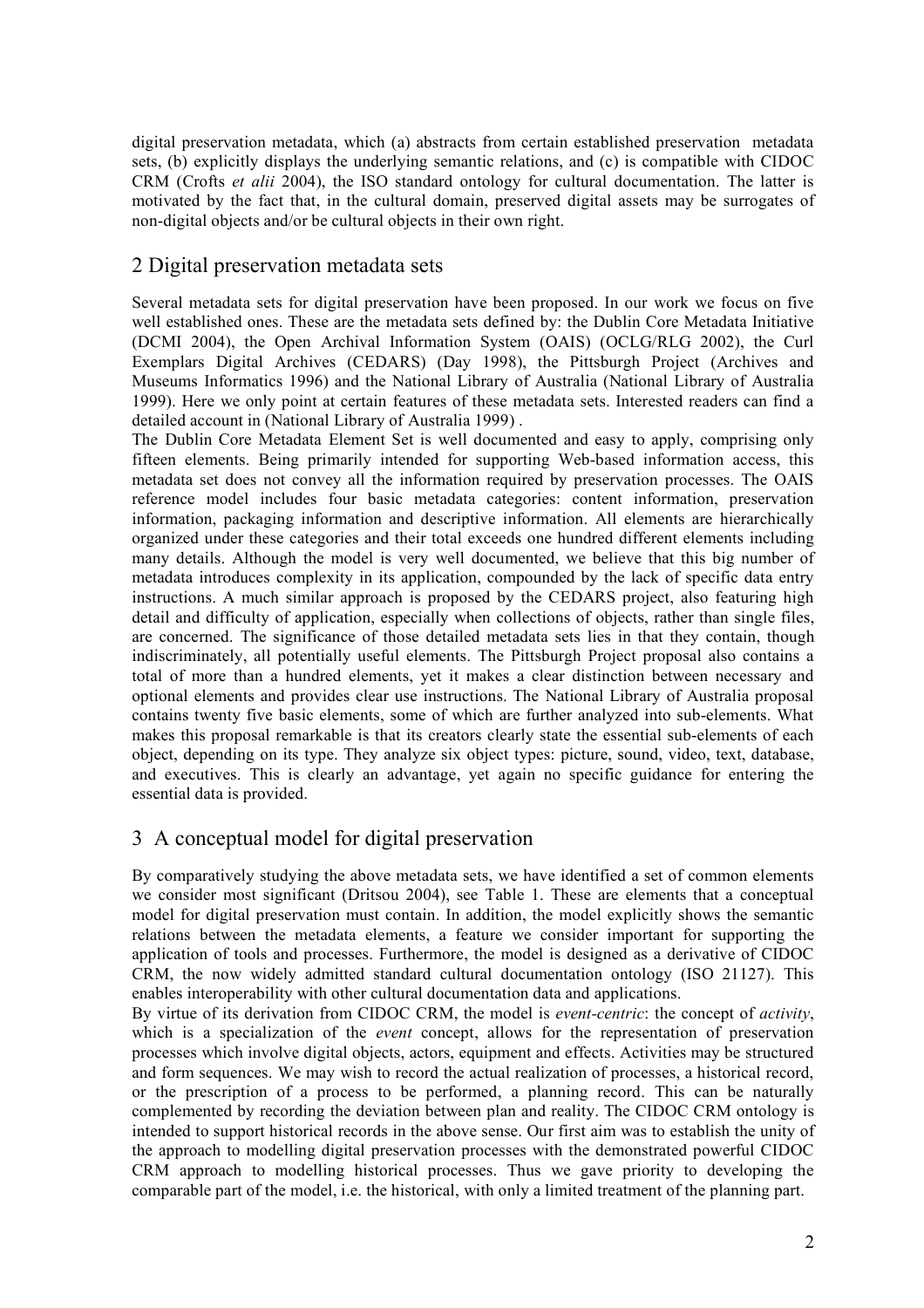| Title                      |
|----------------------------|
| Identifier                 |
| Subject                    |
| Language                   |
| Type                       |
| Format                     |
| Size                       |
| <b>Information Carrier</b> |
| <b>Technical Equipment</b> |
| Activity                   |
| Right                      |
| Actor                      |
| Effect                     |
| History                    |

Table 1. Basic preservation metadata elements

The model contains a minimal set of appropriately inter-related concepts, namely concepts corresponding to the metadata elements of Table 1 together with digital object, digital content and complex object as basic structural entities. The model is shown in Figure 1, where the name of each entity and property is followed by the code of the corresponding CIDOC CRM item which it is a subclass of. The elements of the model are also listed in Tables 2 and 3. Table 2 shows the entities along with their parent CIDOC CRM concept. Table 3 shows the properties along with their domain and range entities and parent CIDOC CRM property. Clearly, the majority of the model elements are defined as specializations of CIDOC CRM entities, which accounts for a high degree of compatibility between our digital preservation model and CIDOC CRM – based cultural documentation application models. The few elements with no CIDOC CRM origin are the point of departure for both differentiating and linking the (still to be developed) planning and the historical parts of the preservation model.

The central concepts of the model are represented by the entities Digital Object and Activity. The structure of Digital Object separates the primary content from external descriptive and administrative information. The content is held in Digital Content, whereas the secondary information (metadata) is captured by the attributes Identifier (which may be local or global), Title, Subject, Size, Natural Language, Type (e.g. image, text, sound, video), Format (a number of formats may be applicable to a certain object type, while a given object has a specific format), and Information Carrier (which the object is stored on). Digital objects can be composed of other objects, e.g. an html file containing both text and images. This situation is represented by Complex Object, a subclass of Digital Object.

Activities admit digital objects as input and produce digital objects as output. They are performed by certain Actors on condition these hold the appropriate Rights. A number of Activity Types are distinguished: Creation, Deletion, Modification, Alteration, Read, Copy and Security Enforcement, each particular activity being an instance of an activity type. Creation, Modification, Alteration and Copy produce a new object as output, while the others do not.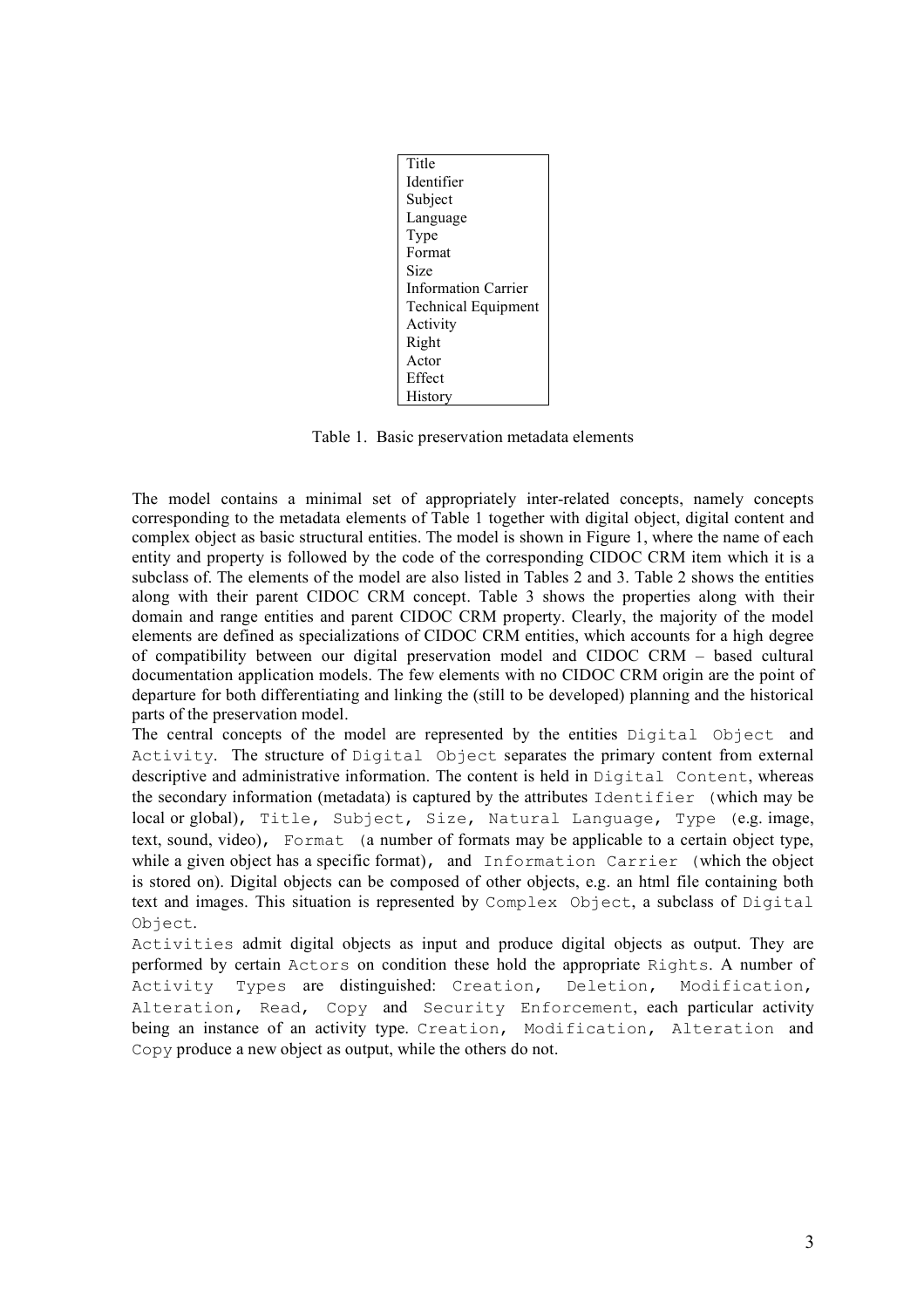| <b>Preservation Model Entity</b> | Parent CIDOC CRM Entity        |  |
|----------------------------------|--------------------------------|--|
| Digital Object                   | E73 Information Object         |  |
| - Complex Object                 | E73 Information Object         |  |
| Digital Content                  | E73 Information Object         |  |
| Object Identifier                | E41 Appellation                |  |
| - Global Identifier              | E41 Appellation                |  |
| - Local Identifier               | E41 Appellation                |  |
| Size                             | E54 Dimension                  |  |
| Title                            | E35 Title                      |  |
| Subject                          | E1 CRM Entity                  |  |
| Natural Language                 | E56 Language                   |  |
| Type                             | E55 Type                       |  |
| Format                           | E29 Design or Procedure        |  |
| <b>Information Carrier</b>       | <b>E84 Information Carrier</b> |  |
| <b>Technical Equipment</b>       | E71 Man-Made Stuff             |  |
| - Software                       | E71 Man-Made Stuff             |  |
| - Hardware                       | E71 Man-Made Stuff             |  |
| Activity                         | E7 Activity                    |  |
| <b>Activity Type</b>             | E55 Type                       |  |
| Actor                            | E39 Actor                      |  |
| Right                            | E30 Right                      |  |
| Effect                           | E3 Condition State             |  |
| History                          | E31 Document                   |  |

Table 2. Preservation model entities and parent CIDOC CRM concepts

Preservation processes usually comprise sequences of activities. These are captured by precedence relationships represented by the property previous. The set of activities that have affected a given digital object, along with their sequence paths, is documented in a History entity. The particular changes that a modification, alteration or security enforcement activity has brought to a digital object are represented by Effect. This element is intended to explicitly record object changes, whether restoration to the previous condition is possible or not. Furthermore the use of Effect is independent of the possible tracking of versions, the latter actually remaining out of the scope of the preservation model. Finally, all activities require Technical Equipment in order to be carried out, Hardware and Software. Given the Format of a digital object, the Software it is supported by needs to be specified.

The preservation conceptual model can be considered as an application ontology derived from CIDOC CRM. The majority of concepts in this model have been defined as specializations of CIDOC CRM concepts. In addition certain independent extensions have been necessary. The has effect property of Activity with range Effect is one presented above. Another is the is formatted in whereby Format is related with Digital Object. On the other hand uses format associates Type with Format to indicate the possible formats a digital object of a given type may be in.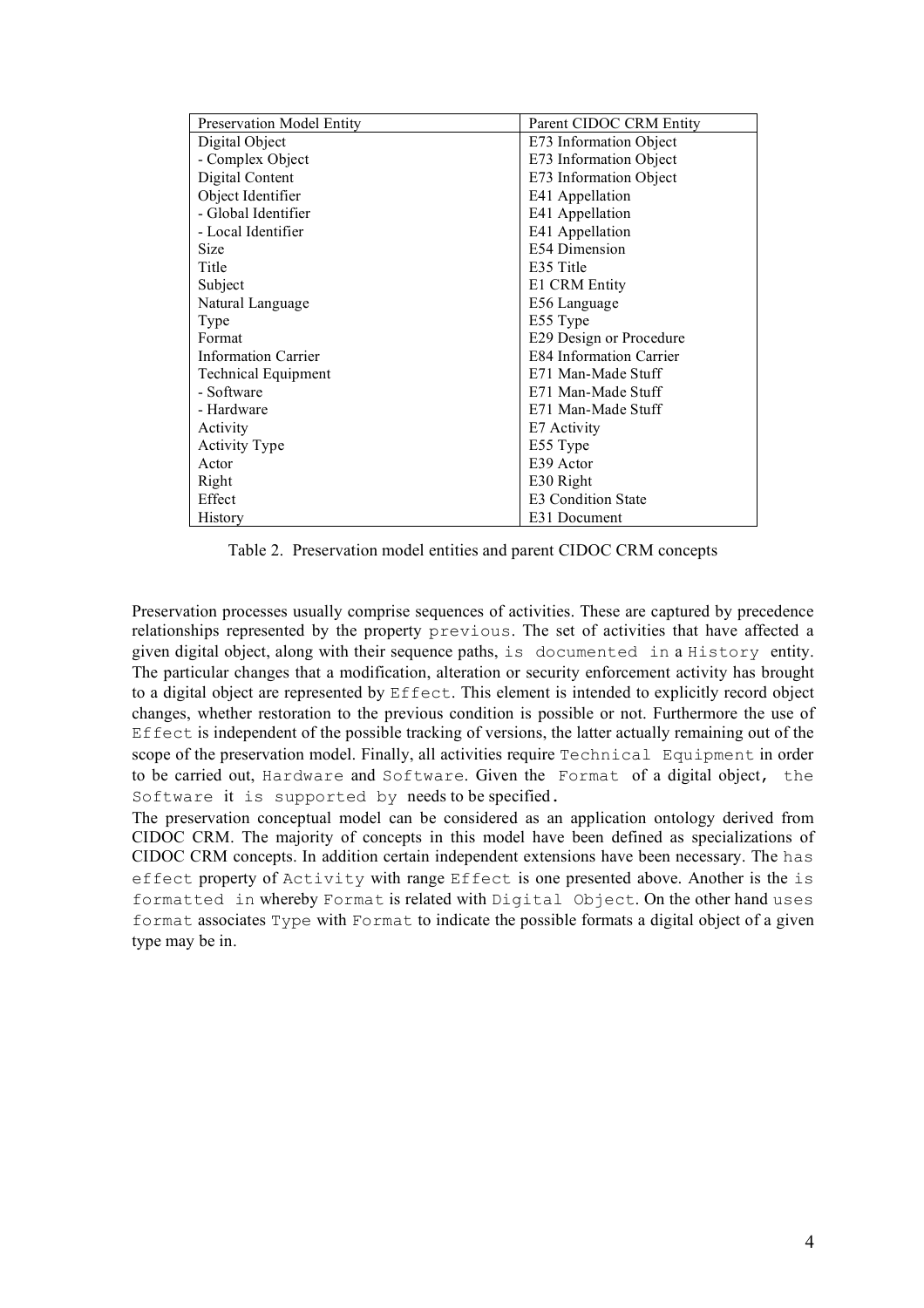| Property Name    | Domain         | Range                      | Parent CIDOC CRM Property                                                                                    |
|------------------|----------------|----------------------------|--------------------------------------------------------------------------------------------------------------|
| contains         | Digital Object | Digital Content            | E73 Information Object. P106 is<br>composed of (forms part of): E73<br><b>Information Object</b>             |
| is identified by | Digital Object | Object Identifier          | E1 CRM Entity. P1 is identified<br>by (identifies): E41 Appellation                                          |
| has size         | Digital Object | Object Identifier          | E70 Stuff. P43 has dimension (is<br>dimension of): E54 Dimension                                             |
| has title        | Digital Object | Title                      | E71 Man-Made Stuff. P102 has<br>title (is title of): E35 Title                                               |
| has subject      | Digital Object | Subject                    | E73 Information Object. P129 is<br>about (is subject of): E1 CRM<br>Entity<br>E33 Linguistic Object. P72 has |
| has language     | Digital Object | Natural Language           | language (is language of): E56<br>Language                                                                   |
| has type         | Digital Object | Type                       | E70 Stuff. P101 had as general<br>use (was use of): E55 Type<br>E24 Physical Man-Made Stuff.                 |
| is saved to      | Digital Object | <b>Information Carrier</b> | P128 carries (is carried by): E73<br><b>Information Object</b>                                               |
| is formatted in  | Digital Object | Format                     | $---$                                                                                                        |
| is supported by  | Format         | Software                   |                                                                                                              |
| carries out      | Actor          | Activity                   | E7 Activity. P14 carried out by<br>(performed): E39 Actor                                                    |
| is subject to    | Digital Object | Right                      | E72 Legal Object. P104 is subject<br>to (applies to): E30 Right                                              |
| held by          | Right          | Actor                      | E39 Actor. P75 possesses (is<br>possessed by): E30 Right                                                     |
| to perform       | Right          | Activity                   | $\sim$                                                                                                       |
| takes as input   | Activity       | Digital Object             | E7 Activity. P16 used specific<br>object (was used for): E70 Stuff                                           |
| gives as output  | Activity       | Digital Object             | E81<br>Transformation.<br>P123<br>resulted in (resulted from): E77<br>Persistent Item                        |
| hat type         | Activity       | <b>Activity Type</b>       | E7 Activity. P21 had general<br>purpose (was purpose of): E55<br>Type                                        |
| requires         | Activity       | <b>Technical Equipment</b> | E7 Activity. P16 used specific<br>object (was used for): E70 Stuff                                           |
| has effect       | Activity       | Effect                     | $\overline{a}$                                                                                               |
| previous         | Activity       | Activity                   | E7 Activity. P134 continued (was<br>continued by): E7 Activity<br>E31 Document. P70 documents                |
| documented in    | previous       | History                    | (is documented in): E1 CRM<br>Entity                                                                         |

# Table 3. Preservation model properties and parent CIDOC CRM properties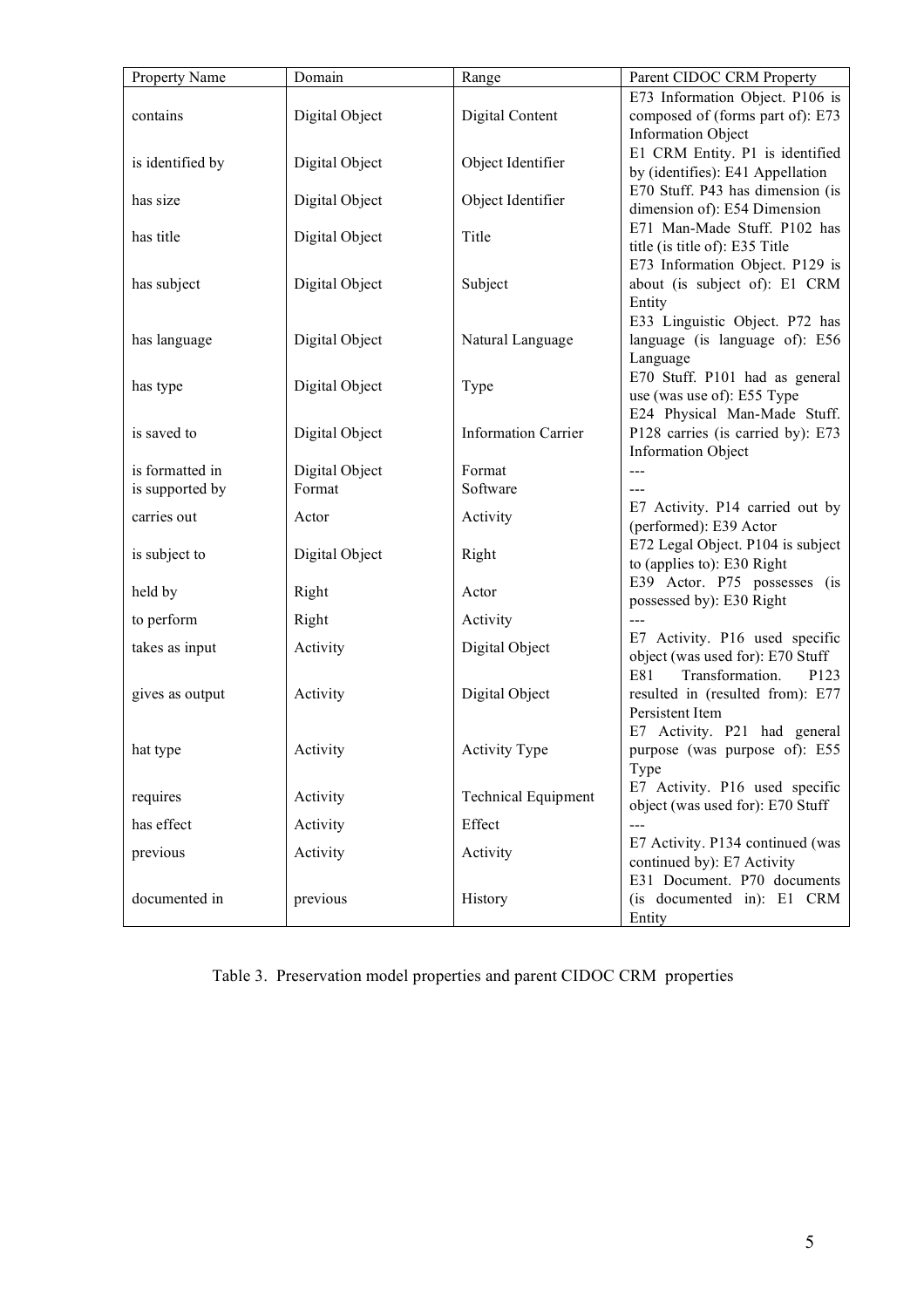

Figure 1: Conceptual model for digital preservation

### 4 Conclusion

We have presented a conceptual model for representing digital preservation processes, which draws elements from established preservation metadata sets and complies with the ISO standard cultural documentation ontology CIDOC CRM. Thus it could be considered as an application ontology for digital preservation derived from CIDOC CRM. It includes a minimal set of concepts, appropriately inter-related, and yields a metadata set that displays significant overlap with the selected pre-existing ones. Its merit lies in the inference capability stemming from the explicit semantic structure, as well as in the integration with the domain of cultural documentation.

Around the basic concept of activity, this model allows for representing both historical processes and planning processes. The historical part is the one already developed and connected with CIDOC CRM. In what concerns the planning part, now a potentiality, we contend it would be interesting to examine the planning processes in further detail and explore the possible differences in modelling requirements that may arise from the fact that these are actually decision and production processes explicitly documented for operational purposes, whereas the historical processes accounted for in the ex post documentation of acquired cultural objects are approached interpretatively.

#### References

Archives and Museum Informatics 1996. "Metadata Specifications Derived from the Functional Requirements: A Reference Model for Business Acceptable Communications". www.archimuse.com/papers/nhprc/meta96.html

Bekiari, C., Constantopoulos, P., Doerr, M. (eds.) 2006. Cultural Documentation and Interoperability Guide (in Greek). www.ics.forth.gr/CULTUREstandards

Cornell University. "Metadata Types". www.library.cornell.edu/preservation/tutorial/matadata/table5-1.html

Coyle, K. 2004. "Metadata: Data with a Purpose". California Library Association Meeting. www.kcoyle.net/meta\_purpose.html